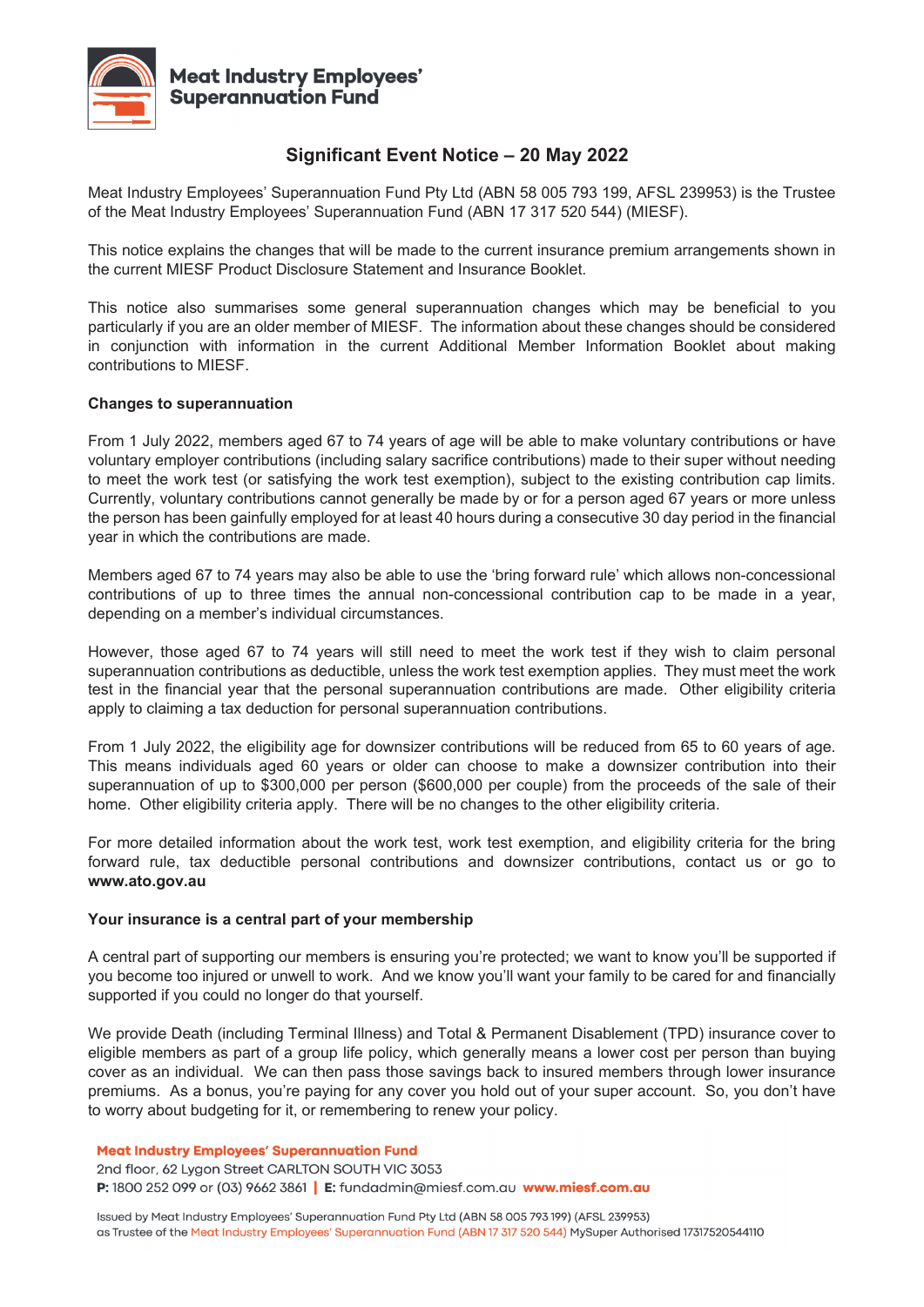### **We are changing the way we charge insurance premiums**

At MIESF, everything we do is to benefit our members and it is what we were set up to do. We are always on the lookout for ways to offer you the best possible value, and we review our insurance arrangements regularly to make sure it's working for our members.

Because of this, from 1 July 2022, we are changing the way we charge insurance premiums so that instead of your account being charged a premium for standard amounts of Death and TPD cover you hold (if eligible) based on your age-band (see Table 1 below for insurance premiums applicable up to 30 June 2022), your account will be charged the insurance premium based on your age, in accordance with the insurance premium rates we are charged by the insurer.

For some insured members this will mean an increase in your insurance premiums and, for others, it may involve a decrease, from 1 July 2022. Please see Table 2 overleaf for details of the standard amounts of Death and TPD cover that applies for eligible members and the weekly cost to insured members, based on a member's age, applicable from 1 July 2022.

# **Our insurance provides affordable coverage**

We aim to provide eligible members with appropriate, affordable insurance cover. Because we insure a large number of members, we negotiate premiums at bulk rates, rewarding you with lower premiums. Based on an assessment of member's needs, we're satisfied that, overall, our insurance strategy is appropriate, and our premiums are affordable. Even after this change to insurance premiums, MIESF remains one of the lowest cost industry superannuation funds in Australia and continues to deliver strong performance.

However, if you do not wish to have insurance cover or you wish to reduce your insurance cover to 50% of the standard insurance cover, you can opt out or reduce your cover by completing Section 2 of the Membership Application Form or Member Super Choices form (available at **miesf.com.au/publications/member-forms**) and sending the form to us. If your completed form is received by MIESF within 60 days of the date on your welcome pack, cover will cease from the date cover commenced and the premiums will be refunded. If your completed form is received by MIESF outside of 60 days of the date of the welcome pack, cover will cease from the date the completed form is received. While there is a cost associated with insurance cover, consider your personal circumstances (including your ability to reinstate or apply for cover at a later stage) before opting out of any insurance cover.

|           | <b>Death Cover</b> | <b>TPD Cover</b> | <b>Weekly Cost</b> |  |
|-----------|--------------------|------------------|--------------------|--|
| Age       |                    |                  |                    |  |
| $15 - 29$ | 200,000            | 150,000          | 4.35               |  |
| $30 - 34$ | 200,000            | 100,000          | 5.53               |  |
| $35 - 39$ | 200,000            | 50,000           | 6.94               |  |
| $40 - 44$ | 200,000            | 35,000           | 7.53               |  |
| $45 - 49$ | 200,000            | 20,000           | 10.00              |  |
| $50 - 54$ | 200,000            | 10,000           | 12.94              |  |
| $55 - 59$ | 100,000            | 5,000            | 9.18               |  |
| $60 - 64$ | 100,000            | 2,500            | 14.47              |  |
| $65 - 69$ | 35,000             | 0                | 8.24               |  |

# **Table 1: Insurance Premiums before 1 July 2022**